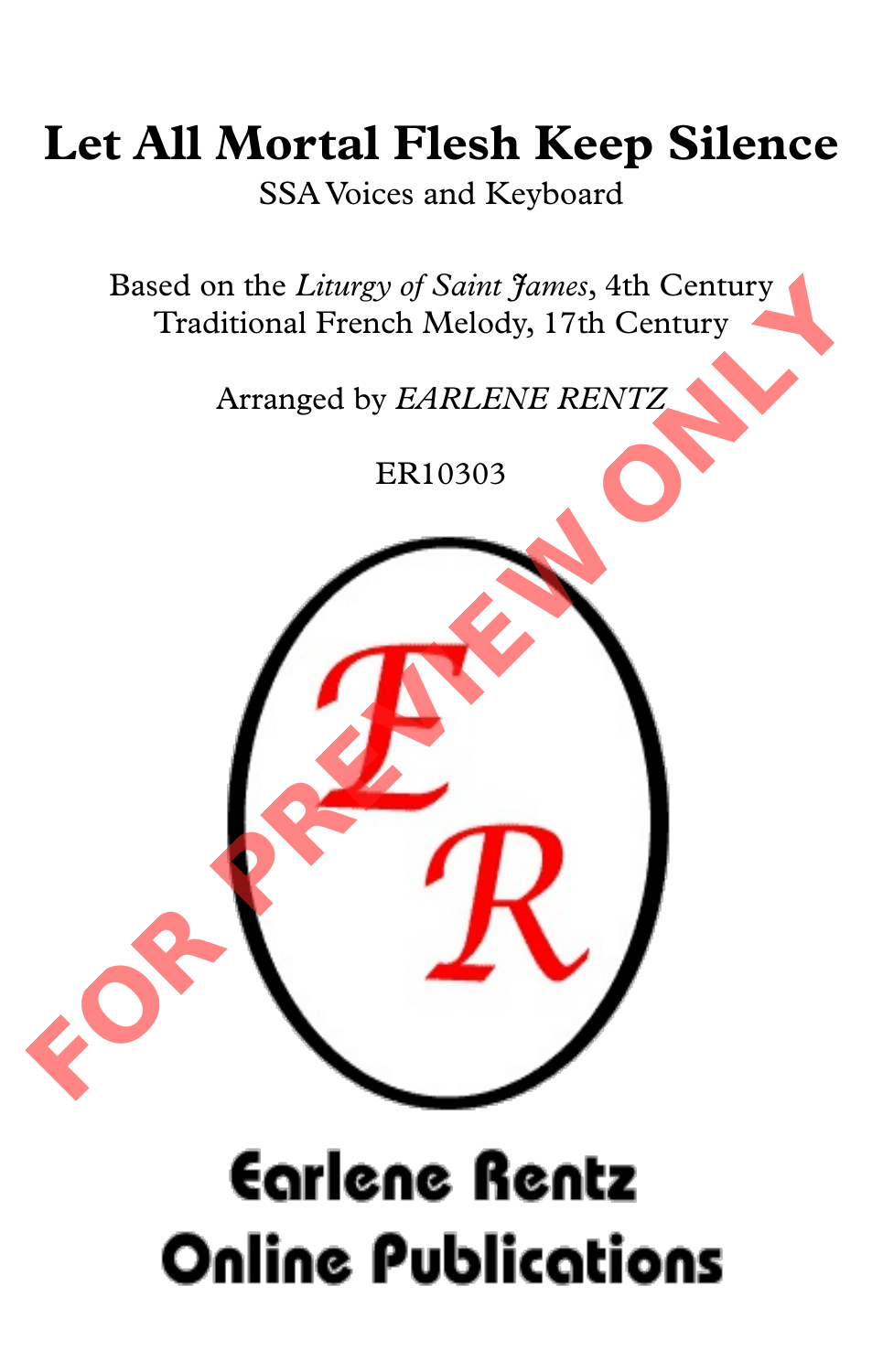## **Let All Mortal Flesh Keep Silence**

SSA Voices and Optional Accompaniment

*Liturgy of St. James*, 4th Century Adapted by Gerard Moultrie, 1864 Liturgy of St. James, 4th Century<br>Adapted by Gerard Moultrie, 1864 **Franch Melody Contains Arranged by EARLENE RENTZ** (ASCAP)<br>Additional text by E. R.

Arranged by *EARLENE RENTZ* (ASCAP)



Copyright © 2019 Earlene Rentz Online Publications, LLC

With the purchase of this file, the purchaser is granted permission to make multiple copies of this octavo, for use only in purchaser's choral rehearsal and performance.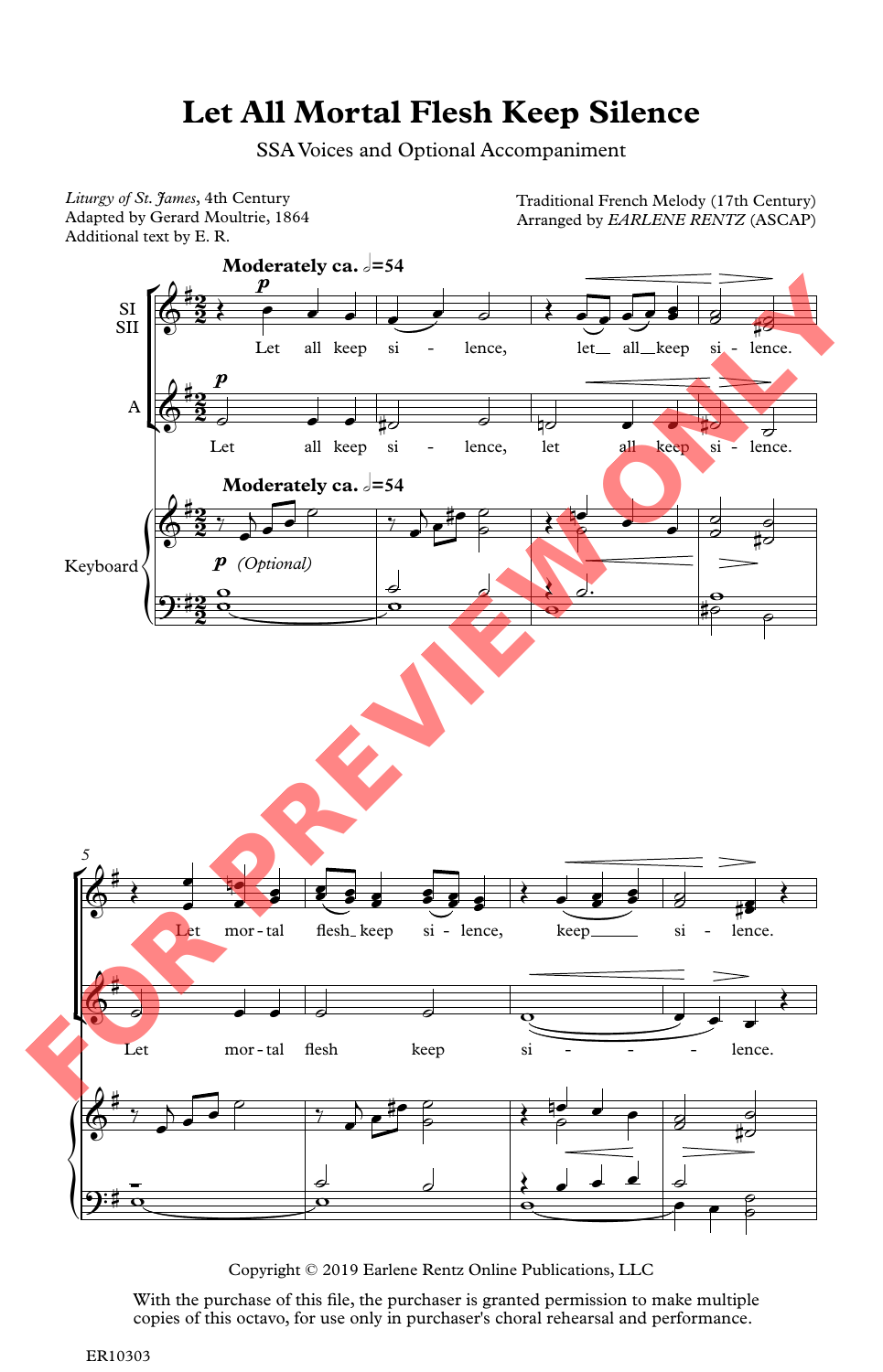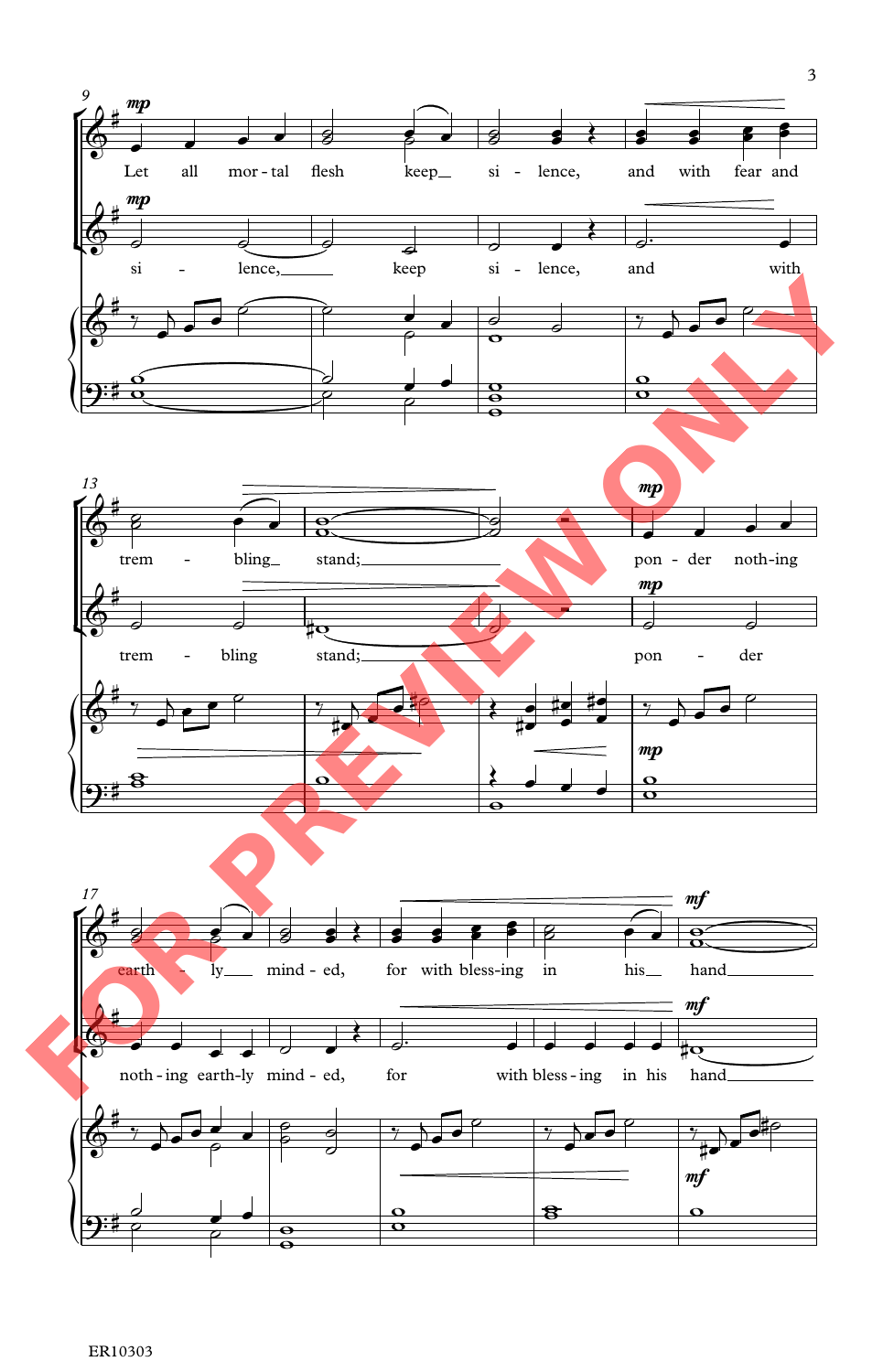